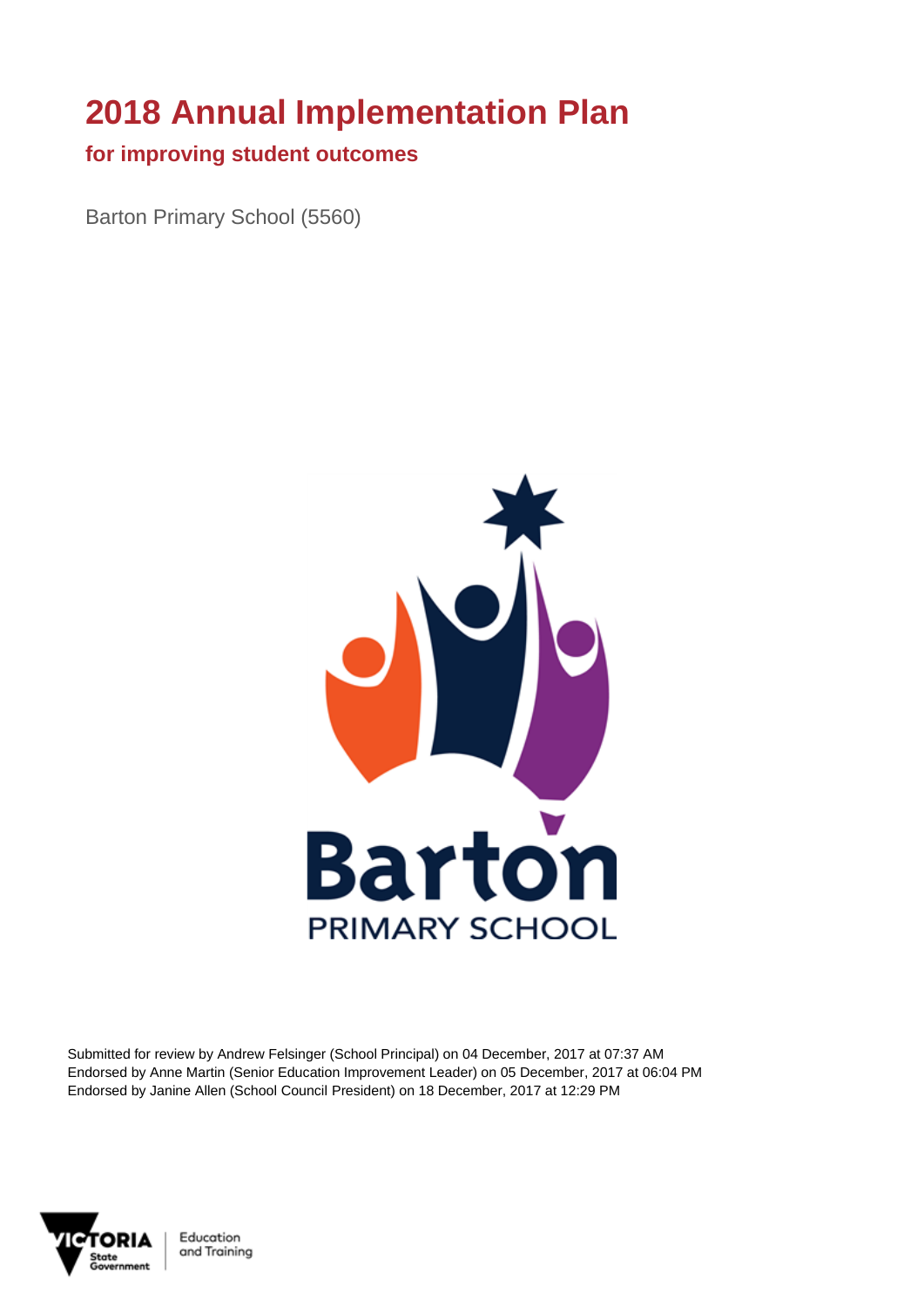## **Self-evaluation Summary - 2018**

Barton Primary School (5560)

|                                                                                                           | <b>FISO Improvement Model Dimensions</b><br>The 6 High-impact Improvement Initiatives are highlighted below in red. | <b>Self-evaluation Level</b> |
|-----------------------------------------------------------------------------------------------------------|---------------------------------------------------------------------------------------------------------------------|------------------------------|
| 르.<br>$\overline{\mathbf{c}}$<br><b>Rip</b><br>lence<br>puinna:<br>Puinna:<br>Excelle<br>teachin<br>learn | Building practice excellence                                                                                        | Embedding                    |
|                                                                                                           | Curriculum planning and assessment                                                                                  | Embedding                    |
|                                                                                                           | Evidence-based high-impact teaching strategies                                                                      |                              |
|                                                                                                           | Evaluating impact on learning                                                                                       |                              |

| Professional<br>leadership<br>$\ddot{\sigma}$ | Building leadership teams           | Embedding |
|-----------------------------------------------|-------------------------------------|-----------|
|                                               | Instructional and shared leadership |           |
|                                               | Strategic resource management       |           |
|                                               | Vision, values and culture          |           |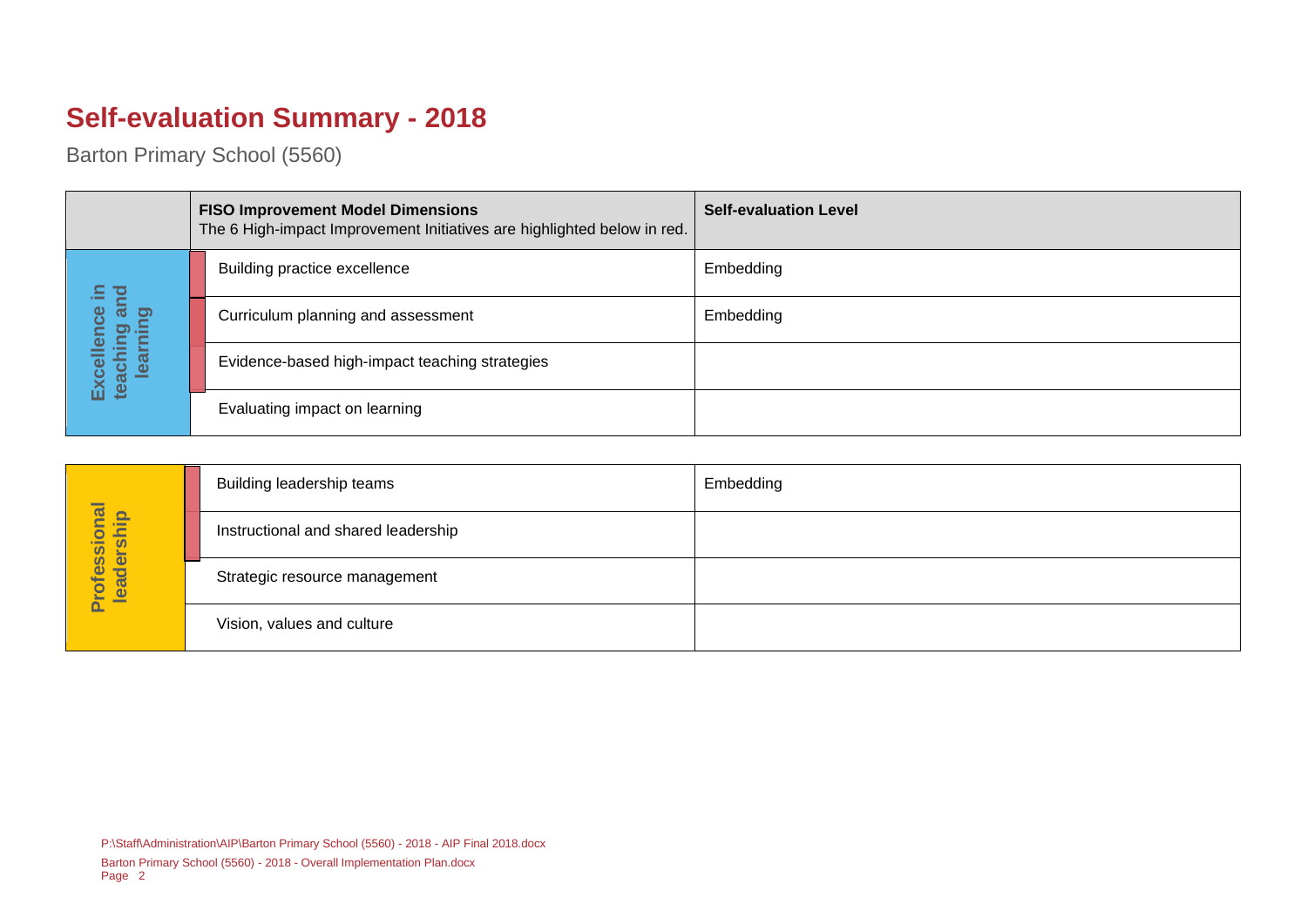| hate<br><b>pui</b><br>Ξ<br>learr<br>ပ<br>$\mathbf{\Omega}$<br>ositiv<br>for<br>௨ | Empowering students and building school pride | Embedding                          |
|----------------------------------------------------------------------------------|-----------------------------------------------|------------------------------------|
|                                                                                  | Setting expectations and promoting inclusion  | Embedding moving towards Excelling |
|                                                                                  | Health and wellbeing                          |                                    |
|                                                                                  | Intellectual engagement and self-awareness    |                                    |

| $\subseteq$<br><u>ත</u><br>O)<br>C<br><u>်ခ</u><br><u>ფ</u><br>ပ<br>ΘÑ | <b>Building communities</b>                  | Embedding |
|------------------------------------------------------------------------|----------------------------------------------|-----------|
|                                                                        | Global citizenship                           |           |
|                                                                        | Networks with schools, services and agencies |           |
|                                                                        | Parents and carers as partners               |           |

|                                  | Empowering students and building school pride                          |                                                                                                                                                                                                                                                                                                                                                   | <b>EINDEUGING</b>                                                                                                                                                                                                                                                                                                                                                                                                                                             |  |
|----------------------------------|------------------------------------------------------------------------|---------------------------------------------------------------------------------------------------------------------------------------------------------------------------------------------------------------------------------------------------------------------------------------------------------------------------------------------------|---------------------------------------------------------------------------------------------------------------------------------------------------------------------------------------------------------------------------------------------------------------------------------------------------------------------------------------------------------------------------------------------------------------------------------------------------------------|--|
| Positive climate<br>for learning |                                                                        | Setting expectations and promoting inclusion                                                                                                                                                                                                                                                                                                      | <b>Embedding moving towards Excelling</b>                                                                                                                                                                                                                                                                                                                                                                                                                     |  |
|                                  | Health and wellbeing                                                   |                                                                                                                                                                                                                                                                                                                                                   |                                                                                                                                                                                                                                                                                                                                                                                                                                                               |  |
|                                  |                                                                        | Intellectual engagement and self-awareness                                                                                                                                                                                                                                                                                                        |                                                                                                                                                                                                                                                                                                                                                                                                                                                               |  |
|                                  |                                                                        |                                                                                                                                                                                                                                                                                                                                                   |                                                                                                                                                                                                                                                                                                                                                                                                                                                               |  |
|                                  | <b>Building communities</b>                                            |                                                                                                                                                                                                                                                                                                                                                   | Embedding                                                                                                                                                                                                                                                                                                                                                                                                                                                     |  |
| earning                          | Global citizenship                                                     |                                                                                                                                                                                                                                                                                                                                                   |                                                                                                                                                                                                                                                                                                                                                                                                                                                               |  |
| engagement in<br>Community       | Networks with schools, services and agencies                           |                                                                                                                                                                                                                                                                                                                                                   |                                                                                                                                                                                                                                                                                                                                                                                                                                                               |  |
|                                  | Parents and carers as partners                                         |                                                                                                                                                                                                                                                                                                                                                   |                                                                                                                                                                                                                                                                                                                                                                                                                                                               |  |
|                                  |                                                                        |                                                                                                                                                                                                                                                                                                                                                   |                                                                                                                                                                                                                                                                                                                                                                                                                                                               |  |
| Enter your reflective comments   |                                                                        | Building evidence based practice through a positive growth mindset - positive culture<br>teaching staff<br>Clear and consistent curriculum planning, structure and delivery<br>Established high expectations                                                                                                                                      | Our consistent approach to curriculum planning and assessment is a key determinant in student learning growth<br>Strong evidence that we have established a culture of collaboration and self reflection and continuous improvement with all<br>Student centred learning - point of need teaching as evidenced through a well constructed PLT Model<br>Established a culture that is inclusive and sensitive to a diverse range of cultural beliefs and needs |  |
| <b>Considerations for 2019</b>   |                                                                        | Booker & developing planning tools to assist the development of best teaching practices<br>Establishing whole school data review process- re Literacy.<br>Kidsmatter implementation Positive behaviours structured approach<br>$\bullet$<br>Continue process in SW already established<br>Peer observation program further developed<br>$\bullet$ |                                                                                                                                                                                                                                                                                                                                                                                                                                                               |  |
| Page 3                           | Barton Primary School (5560) - 2018 - Overall Implementation Plan.docx | P:\Staff\Administration\AIP\Barton Primary School (5560) - 2018 - AIP Final 2018.docx                                                                                                                                                                                                                                                             |                                                                                                                                                                                                                                                                                                                                                                                                                                                               |  |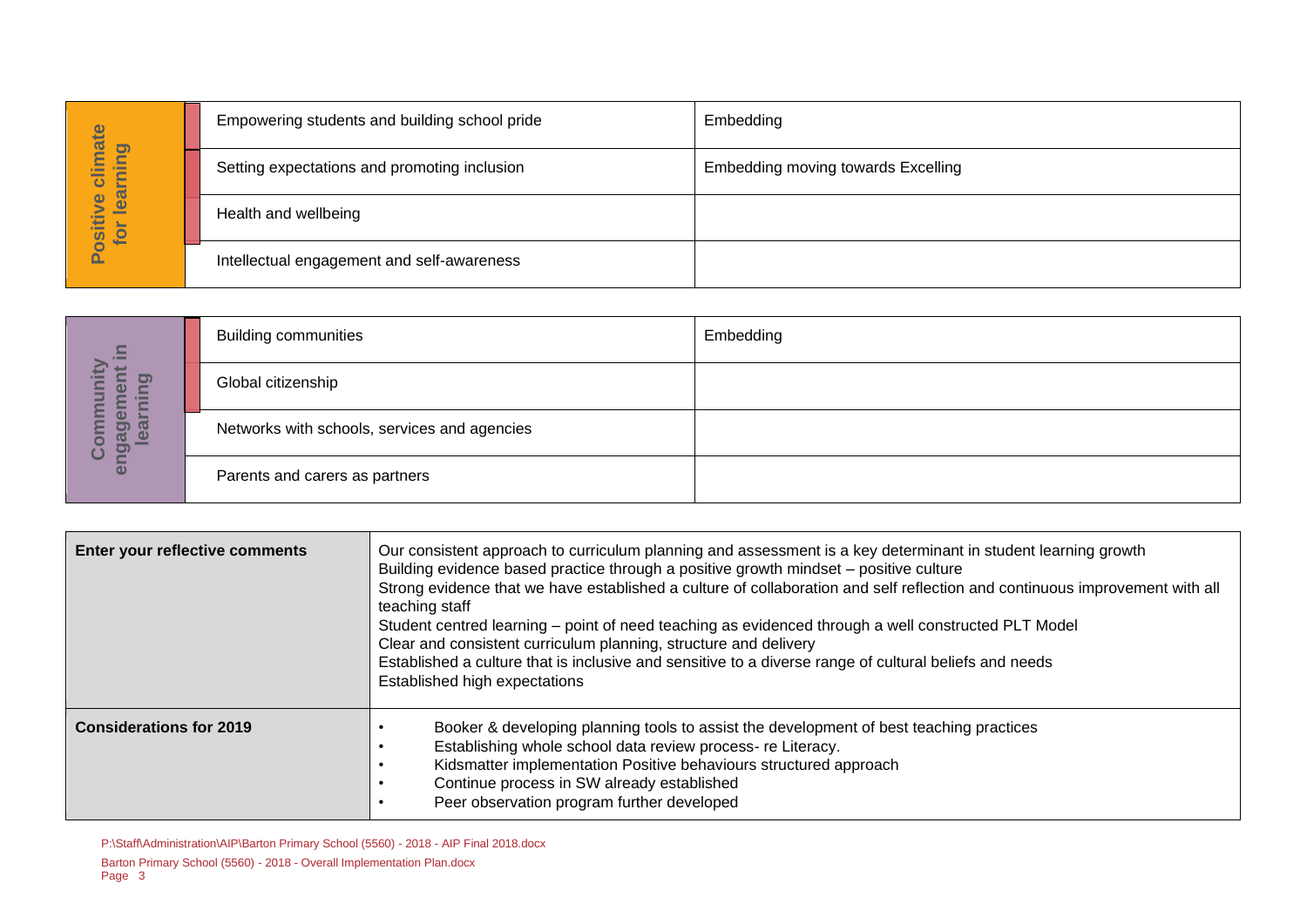|                                  | Teacher induction program to be further developed and consolidated<br>Maintaining current culture |
|----------------------------------|---------------------------------------------------------------------------------------------------|
| Documents that support this plan | Confidential Cohort Analysis october 2017.docx (0.06 MB)                                          |

### **Annual Implementation Plan - 2018**

### **FISO Improvement Initiatives and Key Improvement Strategies**

Barton Primary School (5560)

| <b>Four Year Strategic Goals</b>                                        | <b>Four Year Strategic Targets</b>                                                                                                                                                                                                                                                             | Is this<br>selected for<br>focus this<br>year? | 12 month target<br>Outline what you want<br>achieve in the next 12<br>months against your<br>Strategic Plan target.                                                                                                                                           | <b>FISO</b> initiative       |
|-------------------------------------------------------------------------|------------------------------------------------------------------------------------------------------------------------------------------------------------------------------------------------------------------------------------------------------------------------------------------------|------------------------------------------------|---------------------------------------------------------------------------------------------------------------------------------------------------------------------------------------------------------------------------------------------------------------|------------------------------|
| To successfully establish Barton PS<br>and set it up for future success | All students at Barton Primary School<br>will achieve 12 or more months growth<br>in Reading.<br>All students at Barton Primary School<br>will achieve 12 or more months growth<br>in Writing.<br>All students at Barton Primary School<br>will achieve 12 or more months growth<br>in Number. | Yes                                            | All students at Barton<br>Primary School will achieve<br>12 or more months growth<br>in Reading.<br>All students at Barton<br>Primary School will achieve<br>12 or more months growth<br>in Writing.<br>All students at Barton<br>Primary School will achieve | Building practice excellence |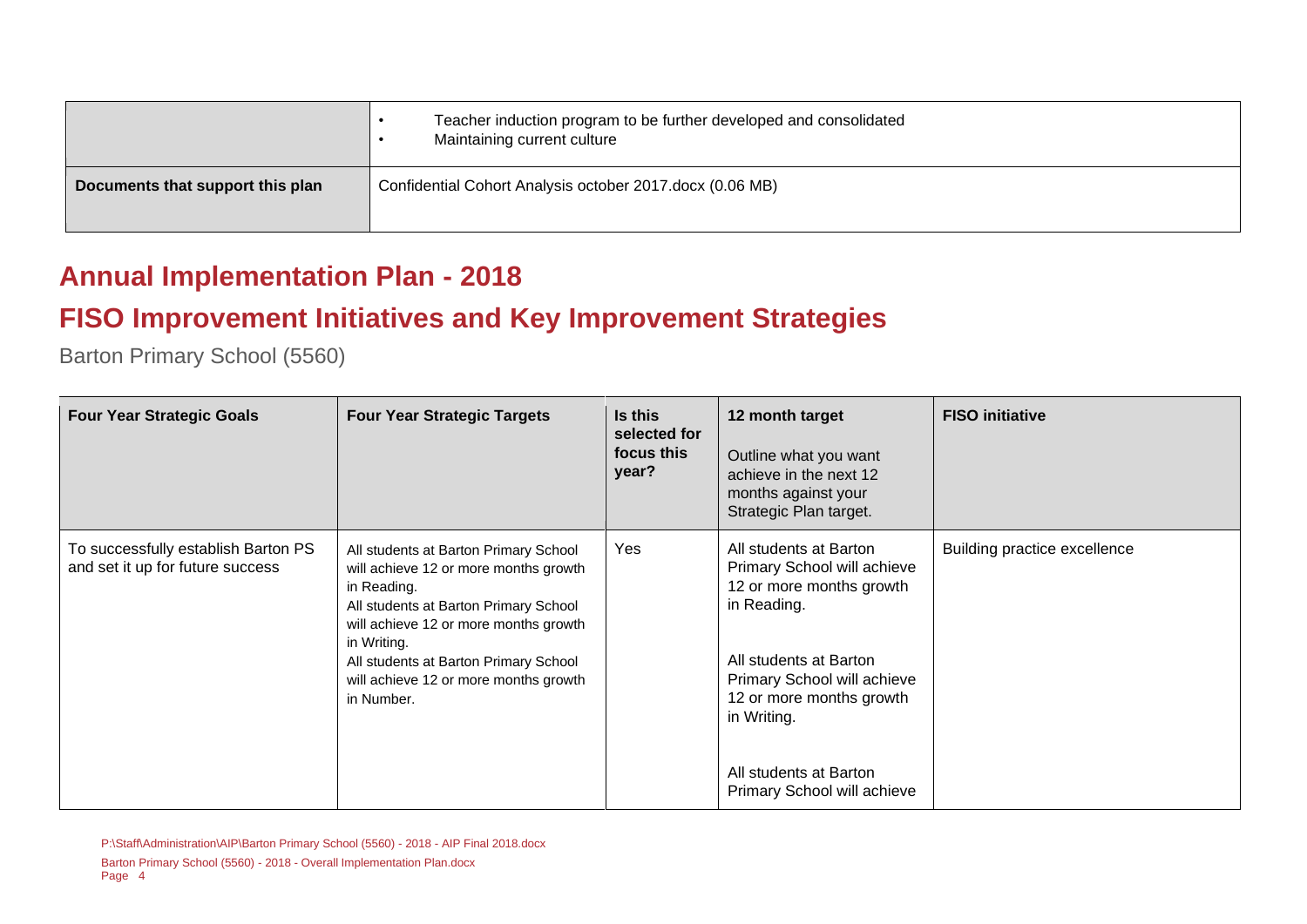|                                                                                                                                                              |     | 12 or more months growth<br>in Number                                                                                                                                                           |                                    |
|--------------------------------------------------------------------------------------------------------------------------------------------------------------|-----|-------------------------------------------------------------------------------------------------------------------------------------------------------------------------------------------------|------------------------------------|
| Staff Opinion survey results for school<br>climate will be above average in the<br>areas of Teacher Collaboration and<br><b>Guaranteed Viable Curriculum</b> | Yes | By the end of 2018 Staff<br>Opinion survey results for<br>school climate will be above<br>average in the areas of<br><b>Teacher Collaboration and</b><br><b>Guaranteed Viable</b><br>Curriculum | Curriculum planning and assessment |
| Staff Opinion survey results in the<br>Professional Learning module in<br>Renewal of Knowledge will average at<br>or above 5 on a 6 point scale.             | Yes | By the end of 2018 in the<br>Staff opinion survey results<br>in the Professional learning<br>module Renewal of<br>Knowledge will average at<br>or above 5 on a 6 point<br>scale                 | Building leadership teams          |

#### **Improvement Initiatives Rationale**

We are a brand new school entering into our second year. Our student cohort is constantly changing in that we have through the year, an increase in student population of 10%. In addition our total school population will increase in 2018 by 60%. This will also necessitate a 60% increase in our teaching staff. Through the Parent Opinion survey & ATSS & TTFM survey we have an acknowledged high standard of expectation of student outcomes. ( 95% High expectations for success- 100% of students value Education). This implies that our work should be related to maintaining this level of stuident engagement through building practice excellence.

| Goal 1              | To successfully establish Barton PS and set it up for future success                    |  |  |
|---------------------|-----------------------------------------------------------------------------------------|--|--|
| 12 month target 1.1 | All students at Barton Primary School will achieve 12 or more months growth in Reading. |  |  |
|                     | All students at Barton Primary School will achieve 12 or more months growth in Writing. |  |  |
|                     | All students at Barton Primary School will achieve 12 or more months growth in Number   |  |  |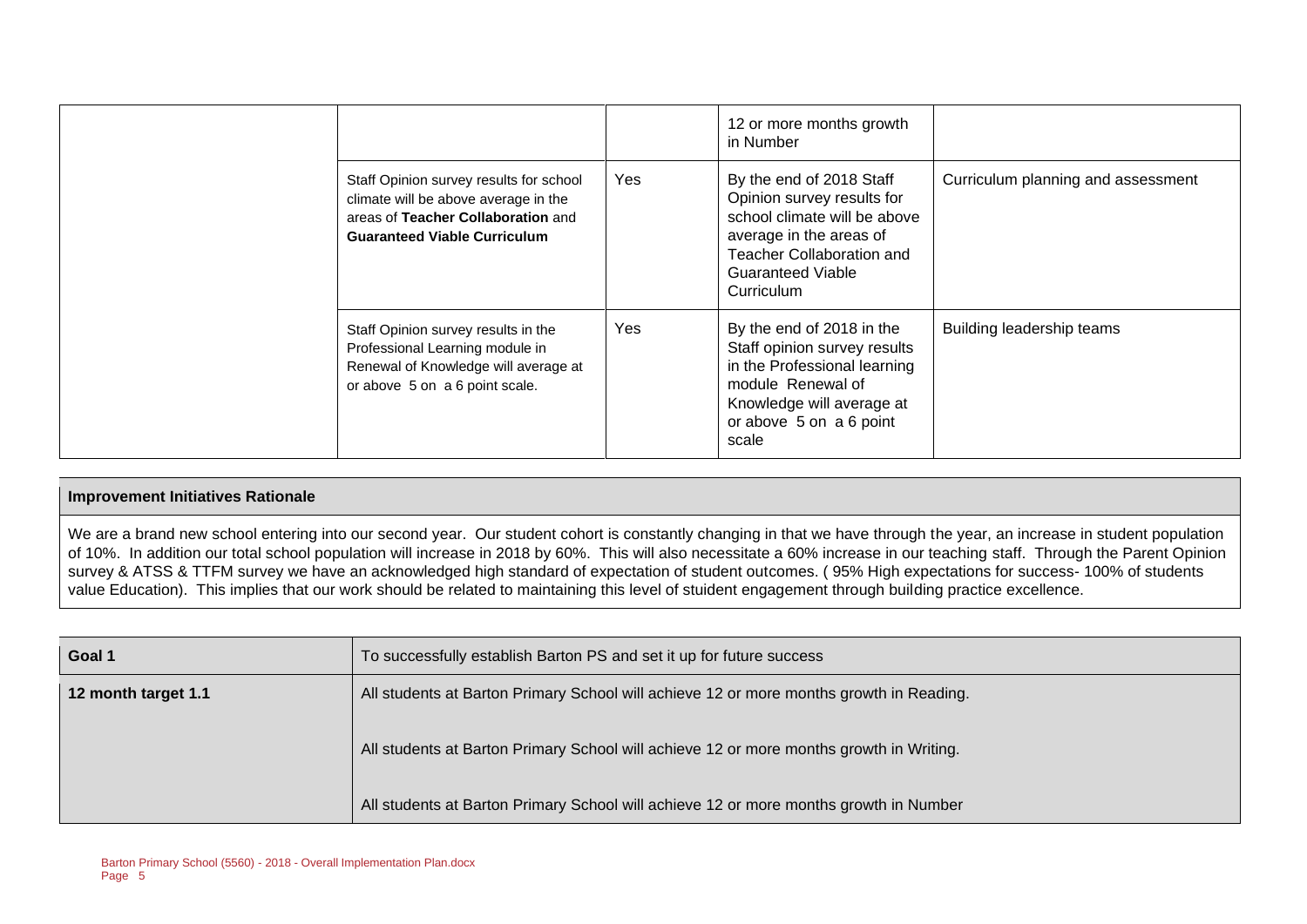| <b>FISO Initiative</b>            | Building practice excellence                                                                                                                                       |  |  |  |
|-----------------------------------|--------------------------------------------------------------------------------------------------------------------------------------------------------------------|--|--|--|
| <b>Key Improvement Strategies</b> |                                                                                                                                                                    |  |  |  |
| KIS <sub>1</sub>                  | To consolidate and maintain a consistent pedagogical approach                                                                                                      |  |  |  |
| KIS <sub>2</sub>                  | To consolidate the PLT model for sustained improvement in teacher practice and student learning                                                                    |  |  |  |
| 12 month target 1.2               | By the end of 2018 Staff Opinion survey results for school climate will be above average in the areas of Teacher Collaboration<br>and Guaranteed Viable Curriculum |  |  |  |
| <b>FISO Initiative</b>            | Curriculum planning and assessment                                                                                                                                 |  |  |  |
| <b>Key Improvement Strategies</b> |                                                                                                                                                                    |  |  |  |
| KIS <sub>1</sub>                  | To consolidate our consistent approach to curriculum planning and assessment                                                                                       |  |  |  |
| KIS <sub>2</sub>                  | To develop an assessment and reporting model that is authentic, accessible and ongoing                                                                             |  |  |  |
| 12 month target 1.3               | By the end of 2018 in the Staff opinion survey results in the Professional learning module Renewal of Knowledge will average<br>at or above 5 on a 6 point scale   |  |  |  |
| <b>FISO Initiative</b>            | Building leadership teams                                                                                                                                          |  |  |  |
| <b>Key Improvement Strategies</b> |                                                                                                                                                                    |  |  |  |
| KIS <sub>1</sub>                  | To develop a clearly articulated, equitable and distributive leadership model that is focussed on improving student learning.                                      |  |  |  |

### **Define Evidence of Impact and Activities and Milestones - 2018**

Barton Primary School (5560)

**Goal 1 Goal 1** To successfully establish Barton PS and set it up for future success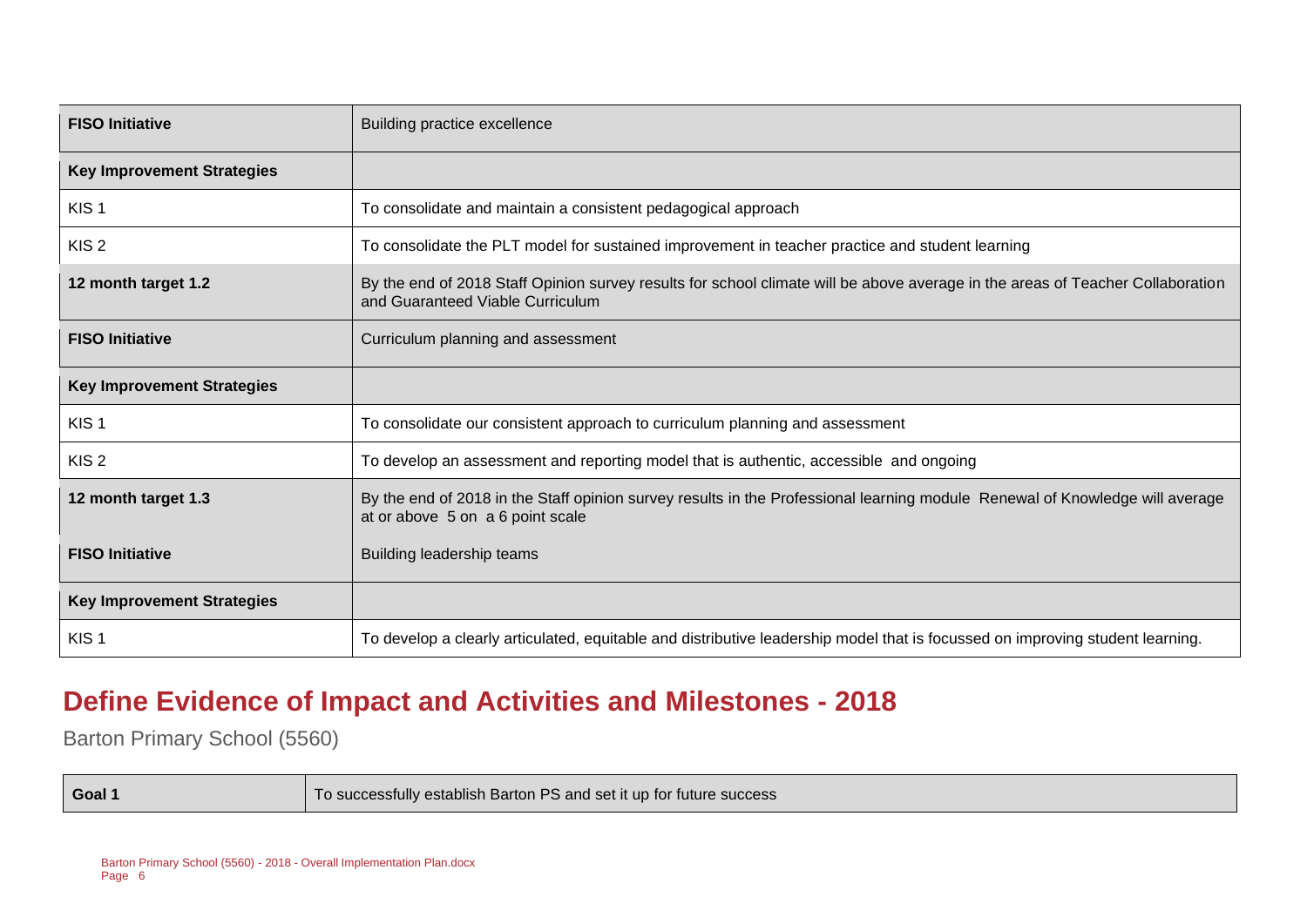| 12 month target 1.1               | All students at Barton Primary School will achieve 12 or more months growth in Reading.                                                                                                                                                                                                                                                                                                                                                                                                                                                                                                                                                                                                                                                                                                                                                                                                                                                                                                                                                                                                                                                                                                                                                                                                                               |  |  |  |
|-----------------------------------|-----------------------------------------------------------------------------------------------------------------------------------------------------------------------------------------------------------------------------------------------------------------------------------------------------------------------------------------------------------------------------------------------------------------------------------------------------------------------------------------------------------------------------------------------------------------------------------------------------------------------------------------------------------------------------------------------------------------------------------------------------------------------------------------------------------------------------------------------------------------------------------------------------------------------------------------------------------------------------------------------------------------------------------------------------------------------------------------------------------------------------------------------------------------------------------------------------------------------------------------------------------------------------------------------------------------------|--|--|--|
|                                   | All students at Barton Primary School will achieve 12 or more months growth in Writing.                                                                                                                                                                                                                                                                                                                                                                                                                                                                                                                                                                                                                                                                                                                                                                                                                                                                                                                                                                                                                                                                                                                                                                                                                               |  |  |  |
|                                   | All students at Barton Primary School will achieve 12 or more months growth in Number                                                                                                                                                                                                                                                                                                                                                                                                                                                                                                                                                                                                                                                                                                                                                                                                                                                                                                                                                                                                                                                                                                                                                                                                                                 |  |  |  |
| <b>FISO Initiative</b>            | Building practice excellence                                                                                                                                                                                                                                                                                                                                                                                                                                                                                                                                                                                                                                                                                                                                                                                                                                                                                                                                                                                                                                                                                                                                                                                                                                                                                          |  |  |  |
| <b>Key Improvement Strategy 1</b> | To consolidate and maintain a consistent pedgogical approach                                                                                                                                                                                                                                                                                                                                                                                                                                                                                                                                                                                                                                                                                                                                                                                                                                                                                                                                                                                                                                                                                                                                                                                                                                                          |  |  |  |
| Actions                           | Reading:<br>- Develop a reading continuum to inform teaching practice<br>- Students are exposed to multi modal text.<br>Writing:<br>- Develop a consistent pedagogical approach to the teaching of Spelling<br>- Maintain a consistent pedagogical approach to the teaching of Writing<br>- - Develop a consistent pedagogical approach to the use of IT to support and enhance student growth in Writing<br>Mathematics:<br>Develop a Maths continuum covering all content descriptors of the Victorian Curriculum. W/O codes<br>Develop a consistent approach to teaching and assessing mathematics across the school.<br>- Build the professional capacity of staff through Professional Development.<br>Develop a consistent pedagogical approach to the use of IT to support and enhance student growth in Maths<br>Digital Technology:<br>- Develop a consistent pedagogical approach to the use of IT to support and enhance student growth in Writing.<br>- Develop a consistent pedagogical approach to the use of IT to support and enhance student growth in Reading.<br>- Develop a consistent pedagogical approach to the use of IT to support and enhance student growth in Maths.<br>- Develop a Digital Technology continuum addressing all relevant content descriptors of the Victorian Curriculum. |  |  |  |
| Evidence of impact                | Reading:<br>- Continuum is being consistently used across all year levels within planning documentation and PLT discussions<br>- CAFE and Daily 5 evident in planning documentation and teaching sequences<br>- New staff have read reference texts and have participated in an induction program that is documented                                                                                                                                                                                                                                                                                                                                                                                                                                                                                                                                                                                                                                                                                                                                                                                                                                                                                                                                                                                                  |  |  |  |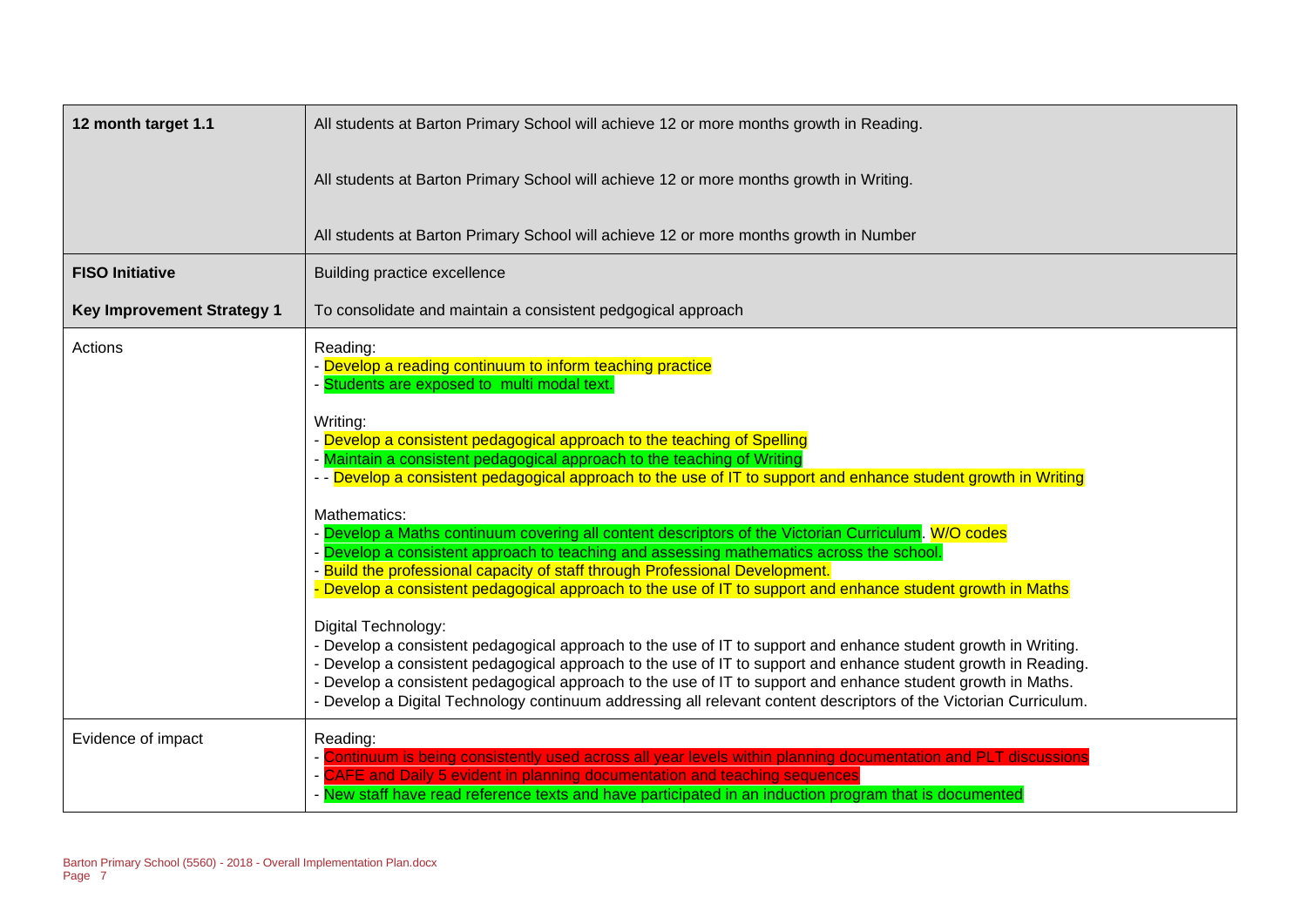|                                       | Writing:<br>- Spelling approach is consistently being implemented across all year levels, and is evident in both planning documentation and<br>student data<br>- VCOP continuum evident in planning documentation and student data<br>Student published work digitally<br>Speaking & Listening:<br>- Speaking & Listening continuum is completed and distributed to staff, and is beginning to be referred to in planning document<br>Mathematics:<br>- All staff will understand how to use the continuum. They will know where to begin to ensure all students are being assessed at point<br>of need and growth can be measured.<br>- Mathematics teaching resources have been purchased and used by teachers.<br>- All teachers using common language as advised by Booker (and documented in planners).<br>- All learning hubs to have copies of Nelson at, below and above grade levels.<br>- Term, unit and weekly planners follow the instructional model and whole school maths overview.<br>- Essential Assessment is being used by all teachers. Data is being recorded in spreadsheets (at a grade, cohort & school level).<br>- Teachers implement their new understanding throughout their planning documents.<br>Student use of online programs at home as well as school.<br>Digital Technology:<br>Student use of online programs at home as well as school.<br>Student work published digitally.<br>Digital Technology continuum completed and in use by all staff members. |                             |                                                                 |                            |                                                 |
|---------------------------------------|-----------------------------------------------------------------------------------------------------------------------------------------------------------------------------------------------------------------------------------------------------------------------------------------------------------------------------------------------------------------------------------------------------------------------------------------------------------------------------------------------------------------------------------------------------------------------------------------------------------------------------------------------------------------------------------------------------------------------------------------------------------------------------------------------------------------------------------------------------------------------------------------------------------------------------------------------------------------------------------------------------------------------------------------------------------------------------------------------------------------------------------------------------------------------------------------------------------------------------------------------------------------------------------------------------------------------------------------------------------------------------------------------------------------------------------------------------------------------------------------------|-----------------------------|-----------------------------------------------------------------|----------------------------|-------------------------------------------------|
| <b>Activities and Milestones</b>      |                                                                                                                                                                                                                                                                                                                                                                                                                                                                                                                                                                                                                                                                                                                                                                                                                                                                                                                                                                                                                                                                                                                                                                                                                                                                                                                                                                                                                                                                                               | Who                         | Is this a<br><b>Professional</b><br>Learning<br><b>Priority</b> | When                       | <b>Budget</b>                                   |
| PD staff based on instructional model |                                                                                                                                                                                                                                                                                                                                                                                                                                                                                                                                                                                                                                                                                                                                                                                                                                                                                                                                                                                                                                                                                                                                                                                                                                                                                                                                                                                                                                                                                               | Curriculum Co-ordinator (s) | $\Box$ No                                                       | from: Term 1<br>to: Term 1 | \$0.00<br>$\Box$ Equity funding will<br>be used |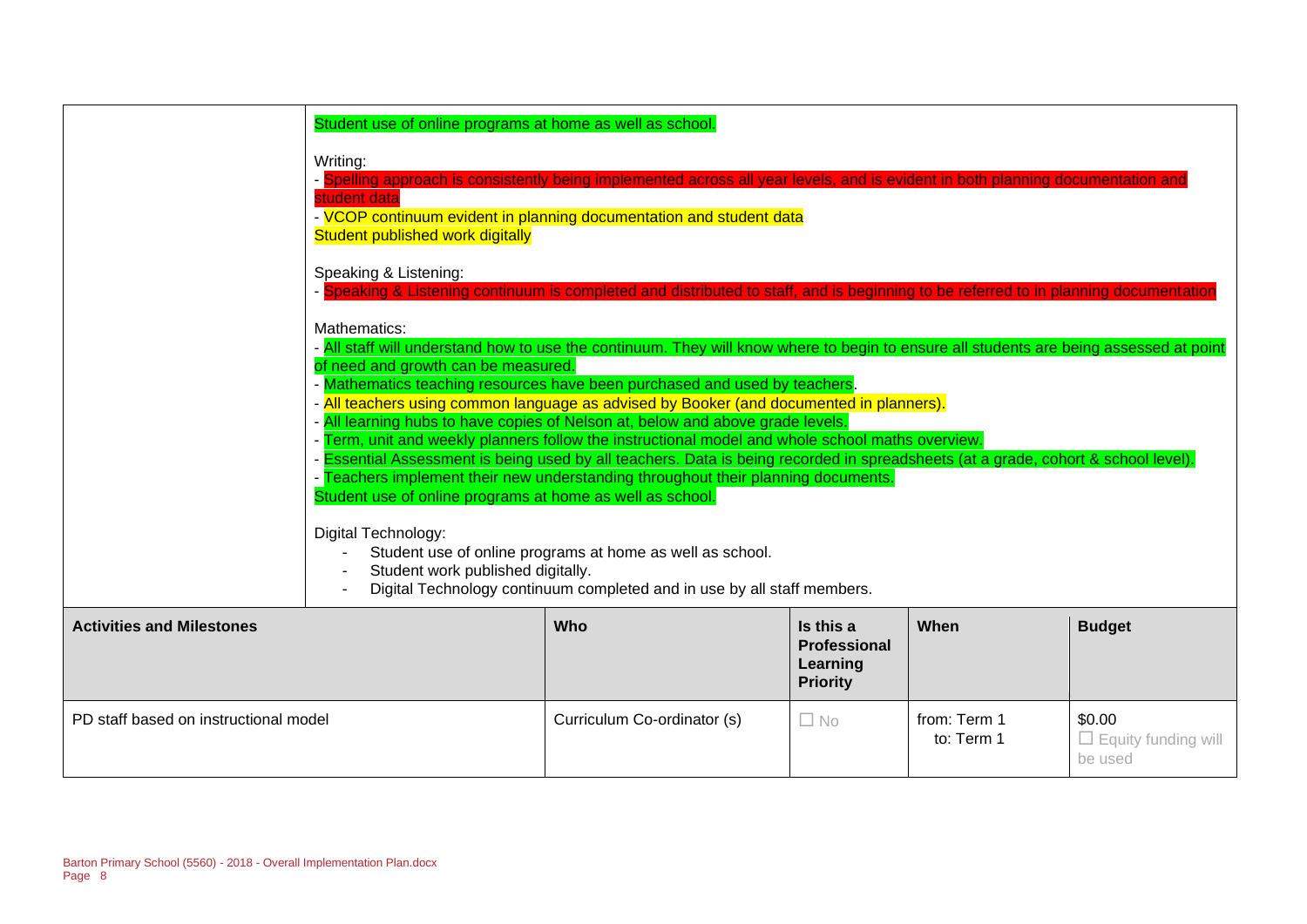| Reading continuum to be completed and distributed to staff, and<br>beginning to be referred to in planning documentation         | Curriculum Co-ordinator (s) | $\Box$ No                   | from: Term 1<br>to: Term 1 | \$0.00<br>$\Box$ Equity funding will<br>be used      |
|----------------------------------------------------------------------------------------------------------------------------------|-----------------------------|-----------------------------|----------------------------|------------------------------------------------------|
| Writing: BPS approach to teaching spelling to be developed and<br>distributed to staff, and being implemented in all year levels | Curriculum Co-ordinator (s) | $\Box$ No                   | from: Term 1<br>to: Term 1 | \$0.00<br>$\Box$ Equity funding will<br>be used      |
| English: Provide new staff with reference materials as part of the<br>induction process                                          | <b>Assistant Principal</b>  | $\Box$ No                   | from: Term 1<br>to: Term 1 | \$2,000.00<br>$\Box$ Equity funding will<br>be used  |
| English: Develop a continuum for Speaking & Listening for<br>teachers to use within learning hubs.                               | Curriculum Co-ordinator (s) | $\overline{\mathsf{M}}$ Yes | from: Term 2<br>to: Term 2 | \$0.00<br>$\Box$ Equity funding will<br>be used      |
| English: BPS instructional model to incorporate Speaking &<br>Listening as an integrated area of focus.                          | Curriculum Co-ordinator (s) | $\Box$ No                   | from: Term 2<br>to: Term 2 | \$0.00<br>$\Box$ Equity funding will<br>be used      |
| English: Professional Development to be identified and provided to<br>staff                                                      | Curriculum Co-ordinator (s) | $\overline{M}$ Yes          | from: Term 1<br>to: Term 4 | \$1,500.00<br>$\Box$ Equity funding will<br>be used  |
| PD staff on BPS Maths continuum                                                                                                  | Curriculum Co-ordinator (s) | $\Box$ No                   | from: Term 1<br>to: Term 1 | \$0.00<br>$\Box$ Equity funding will<br>be used      |
| Provide a PD on Booker's approach to teaching Maths                                                                              | Curriculum Co-ordinator (s) | $\overline{\mathsf{M}}$ Yes | from: Term 2<br>to: Term 2 | \$2,000.00<br>$\Box$ Equity funding will<br>be used  |
| PD on use of Online programs and other Digital Technology<br>programs and resources.                                             | Curriculum Co-ordinator (s) | $\overline{\mathsf{M}}$ Yes | from: Term 1<br>to: Term 1 | \$30,000.00<br>$\Box$ Equity funding will<br>be used |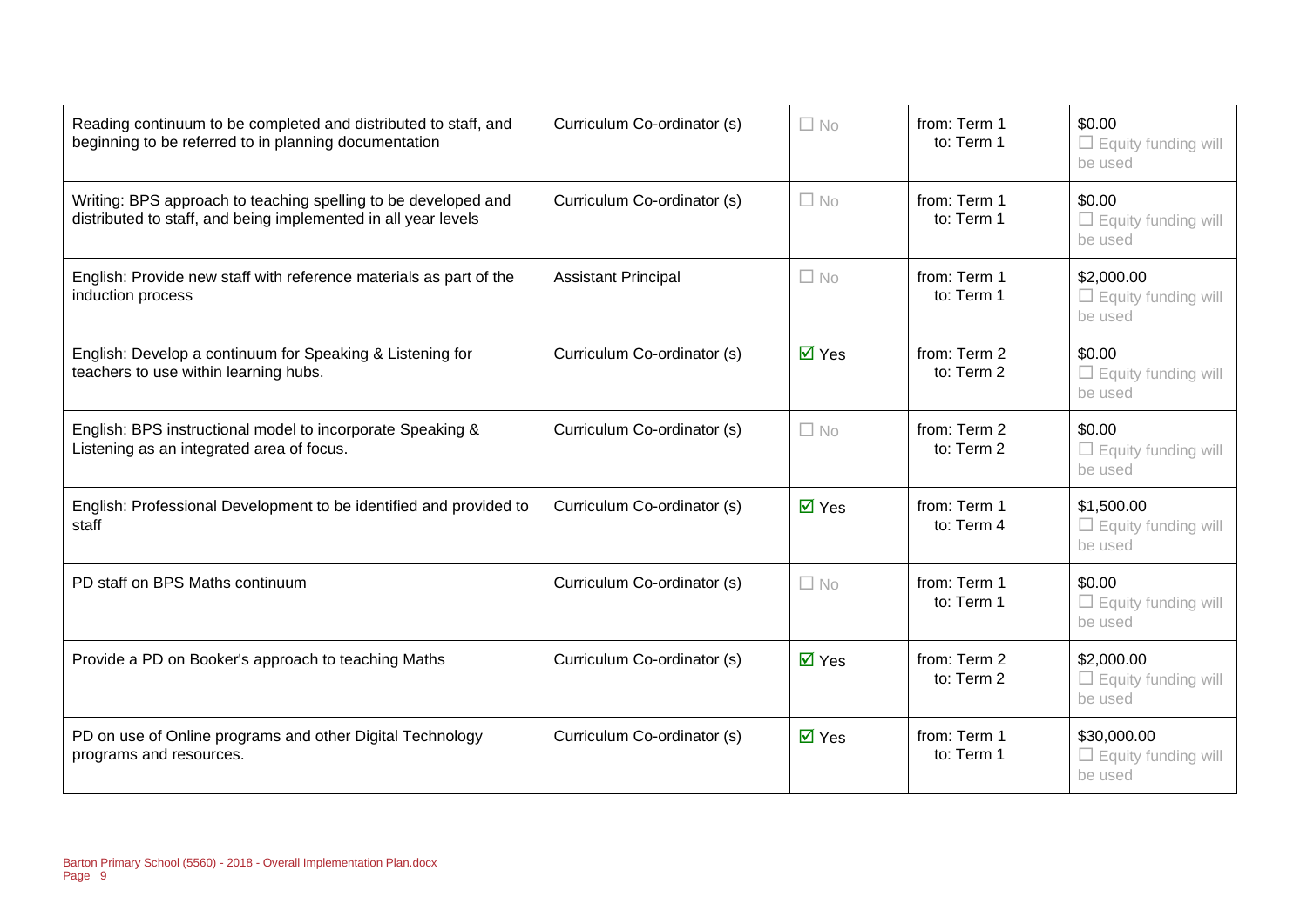| BPS approach to teaching and incorporating Digital Technologies<br>into other curriculum areas, to be developed and distributed to<br>staff, and being implemented in all year levels | Curriculum Co-ordinator (s) | $\Box$ No    | from: Term 2<br>to: Term 3 | \$0.00<br>be used |
|---------------------------------------------------------------------------------------------------------------------------------------------------------------------------------------|-----------------------------|--------------|----------------------------|-------------------|
| Digital Technology continuum to be completed and distributed to<br>staff, and beginning to be referred to in planning documentation                                                   | Curriculum Co-ordinator (s) | $\square$ No | from: Term 2<br>to: Term 3 | \$0.00<br>be usec |

| Goal 1                            | To successfully establish Barton PS and set it up for future success                                                                                                                                                                                                                                                                                                                                                                                                                                                                                                                     |
|-----------------------------------|------------------------------------------------------------------------------------------------------------------------------------------------------------------------------------------------------------------------------------------------------------------------------------------------------------------------------------------------------------------------------------------------------------------------------------------------------------------------------------------------------------------------------------------------------------------------------------------|
| 12 month target 1.1               | All students at Barton Primary School will achieve 12 or more months growth in Reading.                                                                                                                                                                                                                                                                                                                                                                                                                                                                                                  |
|                                   | All students at Barton Primary School will achieve 12 or more months growth in Writing.                                                                                                                                                                                                                                                                                                                                                                                                                                                                                                  |
|                                   | All students at Barton Primary School will achieve 12 or more months growth in Number                                                                                                                                                                                                                                                                                                                                                                                                                                                                                                    |
| <b>FISO Initiative</b>            | Building practice excellence                                                                                                                                                                                                                                                                                                                                                                                                                                                                                                                                                             |
| <b>Key Improvement Strategy 2</b> | To consolidate the PLT model for sustained improvement in teacher practice and student learning                                                                                                                                                                                                                                                                                                                                                                                                                                                                                          |
| Actions                           | - PLT teams and protocols maintained as per Griffin model<br>- - PLT time protected and maintained<br>- PLT team effectiveness evaluated<br>- Peer observations program continuing to be developed<br>- Coaching model established and implemented<br>- Induction of new staff into PLT model<br>- Identify wellbeing program that aligns with PLT model<br>- Focus on teaching strategies in Data Analysis Cycle through PLT meetings<br>Mathematics:<br>Further develop staff knowledge and teaching on the George Booker approach to support a focus on improving teaching strategies |
| Evidence of impact                | - Data informed teaching<br>- Student ownership of learning                                                                                                                                                                                                                                                                                                                                                                                                                                                                                                                              |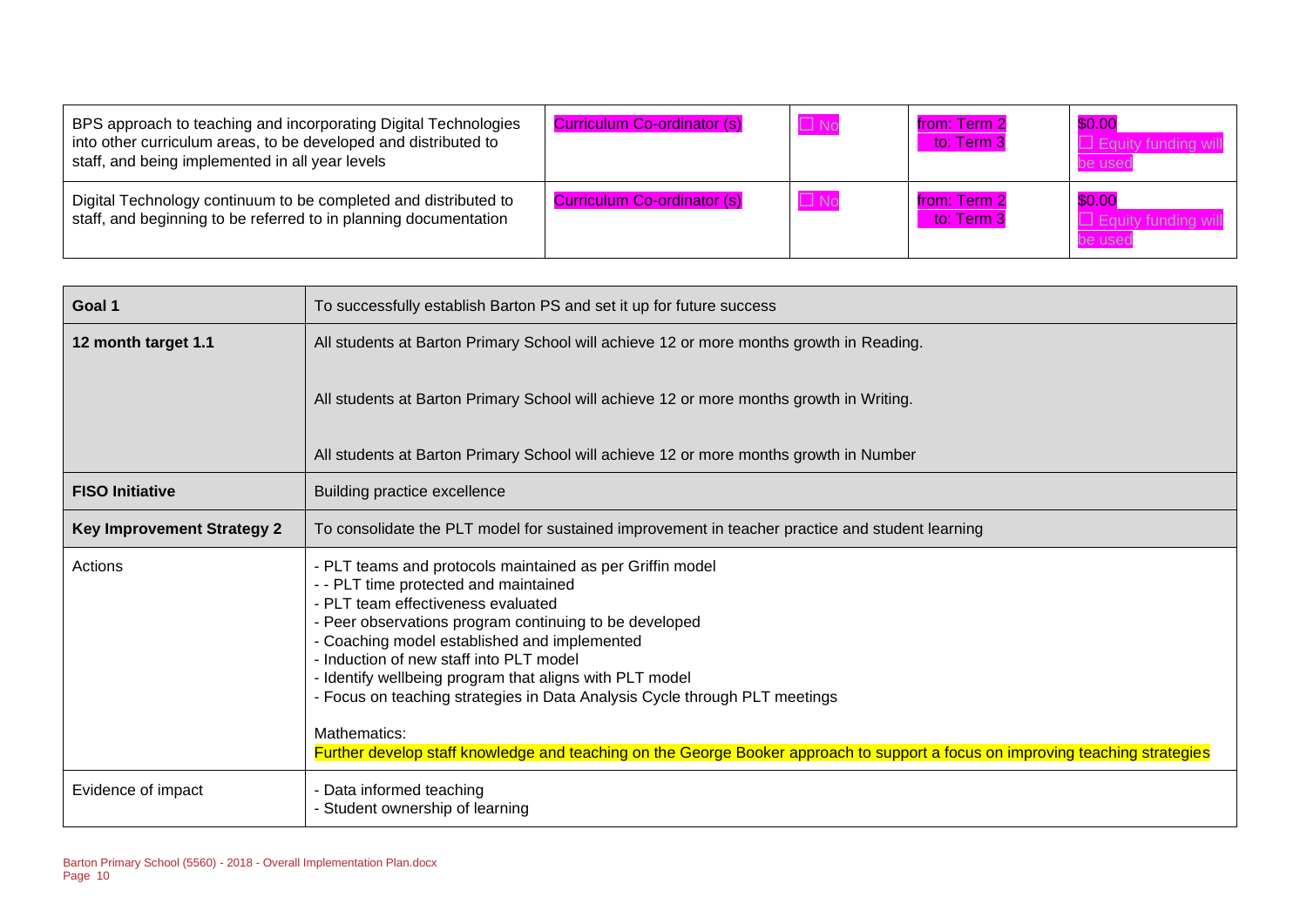| - Consistency of practice<br>- Documentation of Data Analysis Cycle in PLT Minutes<br>Mathematics:<br>- Common Booker language is being used across the whole school.<br>- Assessment continuums are linked to the Victorian Curriculum and Booker's approach.<br>- PLT minutes address different approaches and entry points to teaching maths. |                             |                                                                 |                            |                                                 |  |  |
|--------------------------------------------------------------------------------------------------------------------------------------------------------------------------------------------------------------------------------------------------------------------------------------------------------------------------------------------------|-----------------------------|-----------------------------------------------------------------|----------------------------|-------------------------------------------------|--|--|
| <b>Activities and Milestones</b>                                                                                                                                                                                                                                                                                                                 | Who                         | Is this a<br><b>Professional</b><br>Learning<br><b>Priority</b> | When                       | <b>Budget</b>                                   |  |  |
| Writing: data used to inform teaching so that it is occurring at the<br>students' point of need                                                                                                                                                                                                                                                  | Teacher(s)                  | $\Box$ No                                                       | from: Term 1<br>to: Term 4 | \$0.00<br>$\Box$ Equity funding will<br>be used |  |  |
| Reading: Data used to inform teaching so that it is occurring at the<br>students' point of need                                                                                                                                                                                                                                                  | Teacher(s)                  | $\Box$ No                                                       | from: Term 1<br>to: Term 4 | \$0.00<br>$\Box$ Equity funding will<br>be used |  |  |
| Maths: peer observation targretting Booker approach to Maths                                                                                                                                                                                                                                                                                     | Curriculum Co-ordinator (s) | $\Box$ No                                                       | from: Term 2<br>to: Term 2 | \$0.00<br>$\Box$ Equity funding will<br>be used |  |  |
| Peer observaion in Maths & English which is focussed on<br>Improving teaching strategies                                                                                                                                                                                                                                                         | Curriculum Co-ordinator (s) | $\Box$ No                                                       | from: Term 1<br>to: Term 1 | \$0.00<br>$\Box$ Equity funding will<br>be used |  |  |
| The use of IT as a teaching strategy and tool to enhance student<br>learning is part of all PLT discussions                                                                                                                                                                                                                                      | <b>PLT Leaders</b>          | $\Box$ No                                                       | from: Term 1<br>to: Term 1 | \$0.00<br>$\Box$ Equity funding will<br>be used |  |  |

**Goal 1 Goal 1** To successfully establish Barton PS and set it up for future success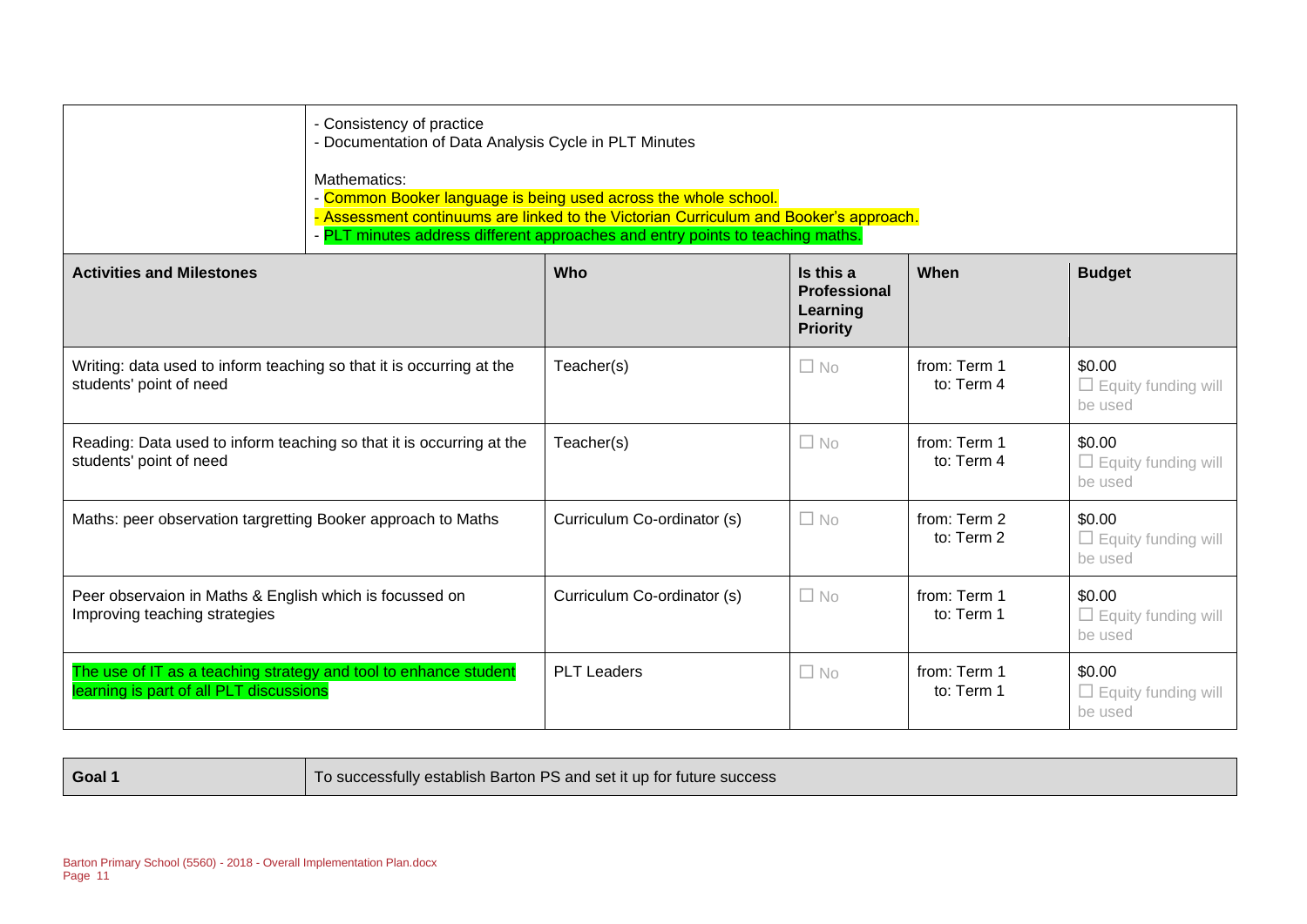| 12 month target 1.2               | By the end of 2018 Staff Opinion survey results for school climate will be above average in the areas of Teacher Collaboration and<br><b>Guaranteed Viable Curriculum</b>                                                                                                                                                                                                                                                                                                                                                                                                                                           |  |  |  |  |
|-----------------------------------|---------------------------------------------------------------------------------------------------------------------------------------------------------------------------------------------------------------------------------------------------------------------------------------------------------------------------------------------------------------------------------------------------------------------------------------------------------------------------------------------------------------------------------------------------------------------------------------------------------------------|--|--|--|--|
| <b>FISO Initiative</b>            | Curriculum planning and assessment                                                                                                                                                                                                                                                                                                                                                                                                                                                                                                                                                                                  |  |  |  |  |
| <b>Key Improvement Strategy 1</b> | To consolidate our consistent approach to curriculum planning and assessment                                                                                                                                                                                                                                                                                                                                                                                                                                                                                                                                        |  |  |  |  |
| Actions                           | - Wellbeing program linked to curriculum outcomes (General Capabilities)<br>- Continuum tracker established and implemented                                                                                                                                                                                                                                                                                                                                                                                                                                                                                         |  |  |  |  |
|                                   | Reading:<br>- Maintain teachers' use of the BPS Instructional Model in conjunction with the Reading continuum                                                                                                                                                                                                                                                                                                                                                                                                                                                                                                       |  |  |  |  |
|                                   | Writing:<br>- Maintain teachers' use of the BPS Instructional Model in conjunction with the Writing continuum                                                                                                                                                                                                                                                                                                                                                                                                                                                                                                       |  |  |  |  |
|                                   | Wellbeing:<br>Develop a whole school understanding relating to the general capabilities.<br>Consistent incorporation of the general capabilities across the curriculum.                                                                                                                                                                                                                                                                                                                                                                                                                                             |  |  |  |  |
|                                   | Mathematics:<br>- Develop a consistent approach to teaching and assessing mathematics across the school.                                                                                                                                                                                                                                                                                                                                                                                                                                                                                                            |  |  |  |  |
|                                   | <b>Digital Technology:</b><br>Ensure whole-school curriculum planning integrates the widespread and frequent use of ICT for improved student learning;<br>Emphasise effective, evidence-based, consistent (i.e. "The Barton Way") pedagogical approaches to learning and teaching<br>with ICT, and support contemporary skills including higher-order thinking, decision-making, communication, collaboration,<br>creativity and problem solving;<br>Continue to design an effective, evolving Digital Technology curriculum (including coding) for all year levels that can be<br>delivered in any learning space; |  |  |  |  |
| Evidence of impact                | Reading:<br>- BPS Instructional Model and Reading continuum evident within planning documentation<br>- Data collected against the continuums as per the assessment schedule, and accessible as per storage protocols                                                                                                                                                                                                                                                                                                                                                                                                |  |  |  |  |
|                                   | Writing:<br>- BPS Instructional Model and Writing continuum evident within planning documentation                                                                                                                                                                                                                                                                                                                                                                                                                                                                                                                   |  |  |  |  |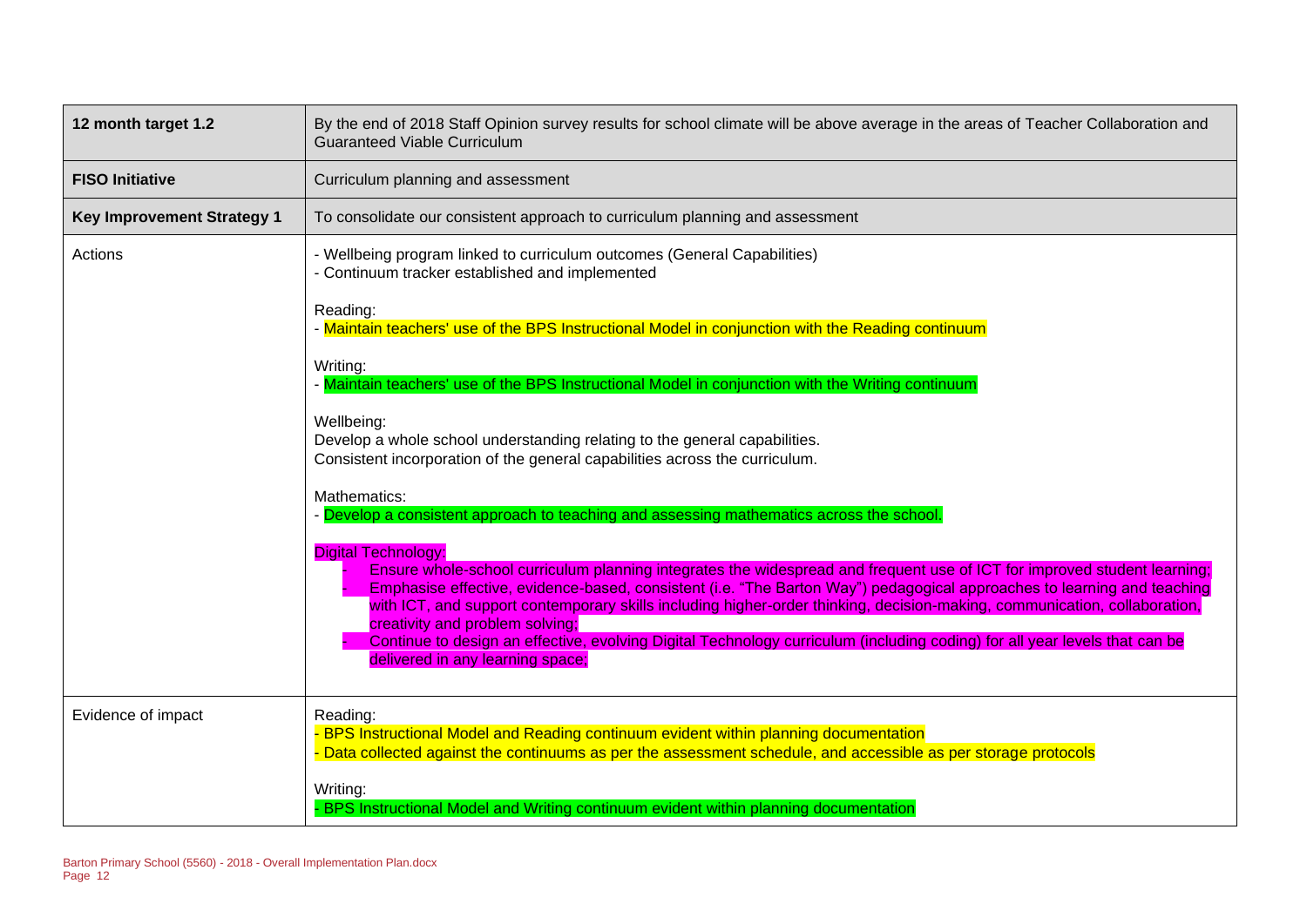|                                                                                 | Data collected against the continuums as per the assessment schedule, and accessible as per storage protocols                                                                                                                                                                                                                                                                                                                                                                                                                                                                                                                                                                                                                                                                                                                                                                                                                                                                     |                                                                 |      |               |  |  |
|---------------------------------------------------------------------------------|-----------------------------------------------------------------------------------------------------------------------------------------------------------------------------------------------------------------------------------------------------------------------------------------------------------------------------------------------------------------------------------------------------------------------------------------------------------------------------------------------------------------------------------------------------------------------------------------------------------------------------------------------------------------------------------------------------------------------------------------------------------------------------------------------------------------------------------------------------------------------------------------------------------------------------------------------------------------------------------|-----------------------------------------------------------------|------|---------------|--|--|
| Wellbeing:<br>Teachers:<br>Wellbeing Team will:                                 | Include general capabilities into planning and assessment documents.<br>Ensure staff have been provided with sufficient professional development and resources regarding general capabilities.                                                                                                                                                                                                                                                                                                                                                                                                                                                                                                                                                                                                                                                                                                                                                                                    |                                                                 |      |               |  |  |
| Mathematics:<br><b>Digital Technology:</b>                                      | - Maths continuum covering all content descriptors of the Victorian Curriculum.<br>All staff will understand how to use the continuum. They will know where to begin to ensure all students are being assessed at point<br>of need and growth can be measured.<br>- Mathematics teaching resources have been purchased and used by teachers.<br>All teachers using common language as advised by Booker (and documented in planners). All learning hubs to have copies of<br>Nelson at, below and above grade levels.<br>- Term, unit and weekly planners follow the on/off cycle, the instructional model and whole school maths overview.<br>Essential Assessment is being used by all teachers. Data is being recorded in spreadsheets (at a grade, cohort & school level).<br>Planning documents reflect the use of Digi Tech to improve student learning;<br>Staff attendance at Digi Tech PD sessions;<br>Student learning progress as evidenced through Continuum Tracker. |                                                                 |      |               |  |  |
| <b>Activities and Milestones</b>                                                | Who                                                                                                                                                                                                                                                                                                                                                                                                                                                                                                                                                                                                                                                                                                                                                                                                                                                                                                                                                                               | Is this a<br><b>Professional</b><br>Learning<br><b>Priority</b> | When | <b>Budget</b> |  |  |
| English & Maths: Planning templates completed consistently by<br>teaching staff | from: Term 1<br>\$0.00<br>Teacher(s)<br>$\Box$ No<br>to: Term 4<br>$\Box$ Equity funding will<br>be used                                                                                                                                                                                                                                                                                                                                                                                                                                                                                                                                                                                                                                                                                                                                                                                                                                                                          |                                                                 |      |               |  |  |
| English & Maths: Assessment schedule distributed and adhered to<br>by teachers  | from: Term 1<br>\$0.00<br>Teacher(s)<br>$\Box$ No<br>to: Term 4<br>$\Box$ Equity funding will<br>be used                                                                                                                                                                                                                                                                                                                                                                                                                                                                                                                                                                                                                                                                                                                                                                                                                                                                          |                                                                 |      |               |  |  |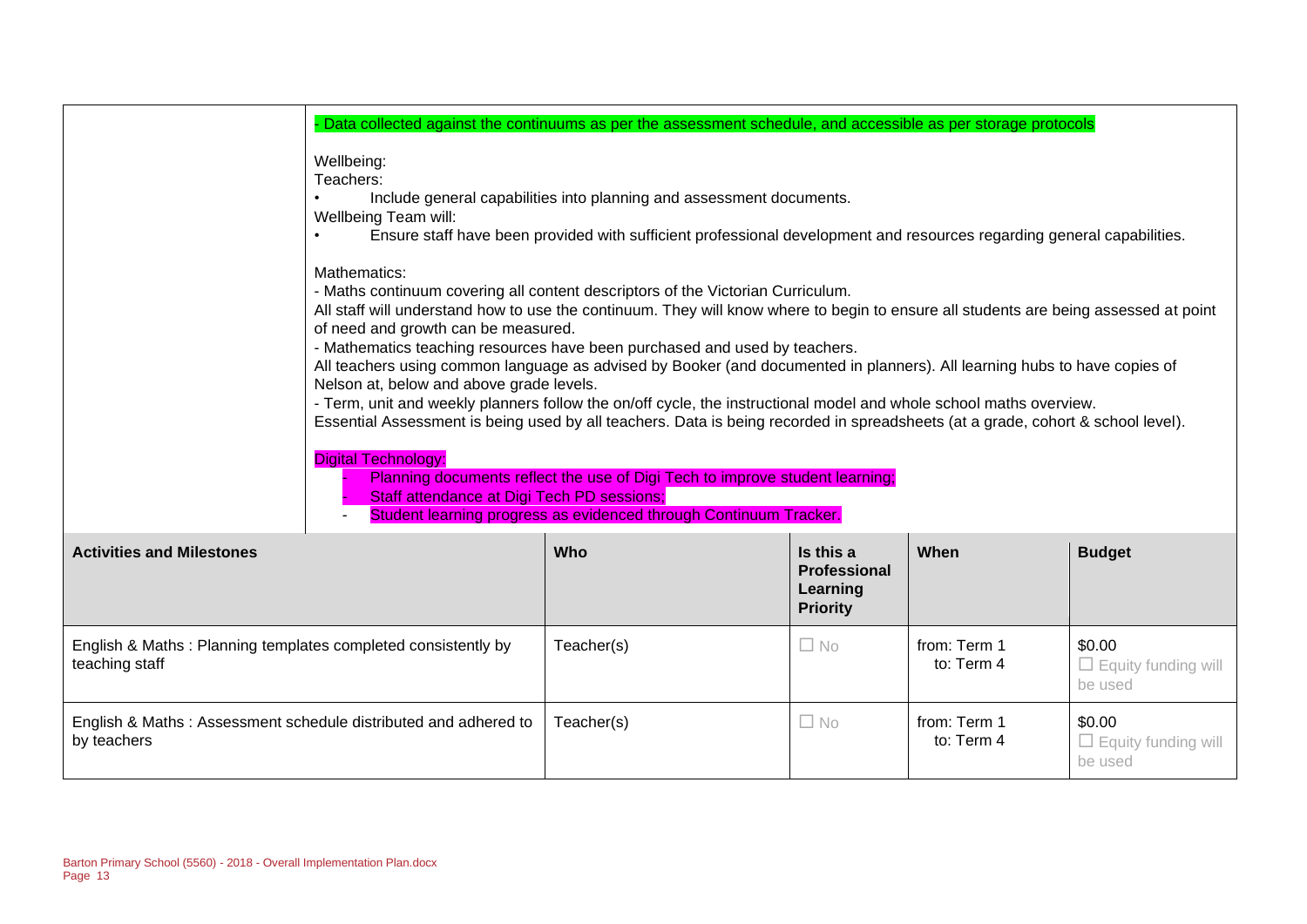| English, Maths & Digital Technology: New staff members inducted<br>and supported in regards to using appropriate planning templates<br>and BPS Instructional Model for teaching. | Teacher(s)                  | $\Box$ No                   | from: Term 1<br>to: Term 4 | \$3,200.00<br>$\Box$ Equity funding will<br>be used |
|----------------------------------------------------------------------------------------------------------------------------------------------------------------------------------|-----------------------------|-----------------------------|----------------------------|-----------------------------------------------------|
| General capabilities are integrated across curriculum areas in<br>classroom practice and activities.                                                                             | Curriculum Co-ordinator (s) | $\Box$ No                   | from: Term 1<br>to: Term 4 | \$0.00<br>$\Box$ Equity funding will<br>be used     |
| Kidsmatter and General Capabilities professional development<br>provided to staff.                                                                                               | Curriculum Co-ordinator (s) | $\overline{\mathsf{M}}$ Yes | from: Term 1<br>to: Term 4 | \$800.00<br>$\Box$ Equity funding will<br>be used   |

| Goal 1                            | To successfully establish Barton PS and set it up for future success                                                                                                      |                                                                                        |  |  |                            |
|-----------------------------------|---------------------------------------------------------------------------------------------------------------------------------------------------------------------------|----------------------------------------------------------------------------------------|--|--|----------------------------|
| 12 month target 1.2               | By the end of 2018 Staff Opinion survey results for school climate will be above average in the areas of Teacher Collaboration and<br><b>Guaranteed Viable Curriculum</b> |                                                                                        |  |  |                            |
| <b>FISO Initiative</b>            | Curriculum planning and assessment                                                                                                                                        |                                                                                        |  |  |                            |
| <b>Key Improvement Strategy 2</b> |                                                                                                                                                                           | To develop an assessment and reporting model that is authentic, accessible and ongoing |  |  |                            |
| Actions                           | English, Maths & Digital Technology<br>- Develop an understanding and use the VCAA Content descriptors to be used on Sentral for ongoing assessment,                      |                                                                                        |  |  |                            |
| Evidence of impact                | English, Maths & Digital Technology<br>- Teachers are using Sentral for ongoing reporting and the BPS continuums are evidence of student growth                           |                                                                                        |  |  |                            |
| <b>Activities and Milestones</b>  | When<br><b>Who</b><br>Is this a<br><b>Budget</b><br><b>Professional</b><br>Learning<br><b>Priority</b>                                                                    |                                                                                        |  |  |                            |
| teachers and accessed by parents  | VCAA ongoing reporting tool via Sentral is active and used by<br>\$0.00<br>Curriculum Co-ordinator (s)<br>from: Term 1<br>$\Box$ No<br>to: Term 1<br>be used              |                                                                                        |  |  | $\Box$ Equity funding will |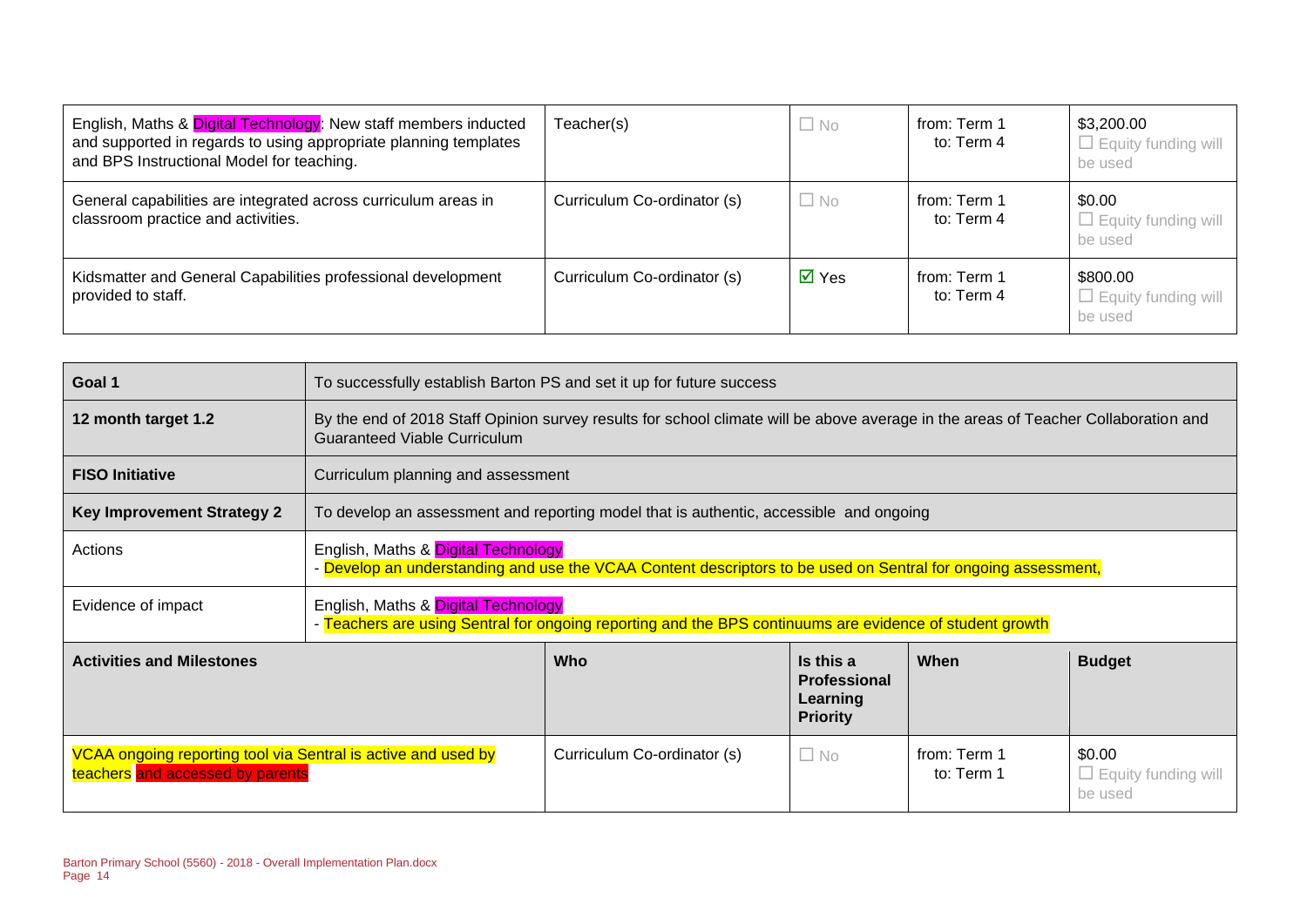| PD on the use of the VCAA Ongoing reporting tool via Sentral | Curriculum Co-ordinator (s) | $\overline{M}$ Yes | from: Term<br>to: Term | \$1,000.00<br>Equity funding will |
|--------------------------------------------------------------|-----------------------------|--------------------|------------------------|-----------------------------------|
|                                                              |                             |                    |                        | be used                           |

| Goal 1                            | To successfully establish Barton PS and set it up for future success                                                                                                                                                                                                                                                                                                                                   |
|-----------------------------------|--------------------------------------------------------------------------------------------------------------------------------------------------------------------------------------------------------------------------------------------------------------------------------------------------------------------------------------------------------------------------------------------------------|
| 12 month target 1.3               | By the end of 2018 in the Staff opinion survey results in the Professional learning module Renewal of Knowledge will average at or<br>above 5 on a 6 point scale                                                                                                                                                                                                                                       |
| <b>FISO Initiative</b>            | Building leadership teams                                                                                                                                                                                                                                                                                                                                                                              |
| <b>Key Improvement Strategy 1</b> | To develop a clearly articulated, equitable and distributive leadership model that is focussed on improving student learning.                                                                                                                                                                                                                                                                          |
| Actions                           | Develop a leadership model which clearly ariculates the through line from FISO to AIP to imrpovements in student outcomes.<br>Develop a set of role statements to support the distributive model<br>Develop a whole school professional development program to support the leadership model                                                                                                            |
| Evidence of impact                | Principal will;<br>* provide a clearly articulated and equitable process for accessing leadership opportunities<br>meet regularly with team leaders to provide feedback on their leadership<br>* lead teachers in a cycle of improvement to continuously monitor and evaluate the impact of teacher professional learning.<br>* provide a range of professional development opportunties and processes |
|                                   | Team Leaders will:<br>demonstrate their clear understanding of their leadership roles and their expectations<br>effectively lead their teams to ensure student growth<br>ensure that all team members are appropriately inducted to The Barton Way<br>ensure that all team members have been provided with the appropriate professional development to be an effective Barton team<br>member           |
|                                   | Teachers will:<br>* actively participate in all team meetings with a growth mindset<br>* adhere to the Barton Way and actively seek school provided, DET provided, External provider or their own, professional<br>development to enhance their practice.                                                                                                                                              |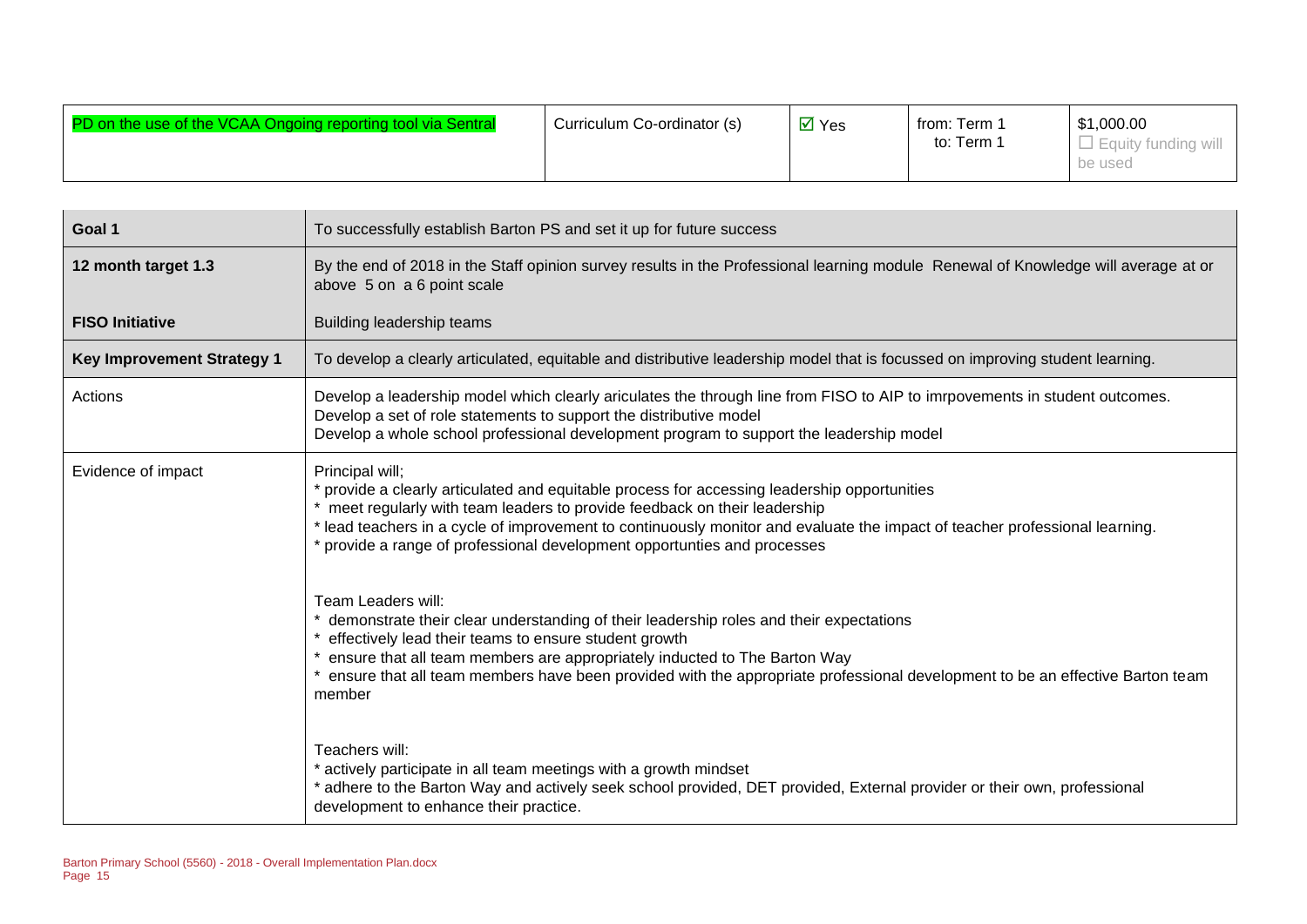| <b>Activities and Milestones</b>                                                                                                                                                                                                           | Who                         | Is this a<br><b>Professional</b><br>Learning<br><b>Priority</b> | When                       | <b>Budget</b>                                             |
|--------------------------------------------------------------------------------------------------------------------------------------------------------------------------------------------------------------------------------------------|-----------------------------|-----------------------------------------------------------------|----------------------------|-----------------------------------------------------------|
| Leadership model articulated to all staff including:<br>* Clear opportunities for accessing a role - Expressions of interest<br>and also formal application<br>Roles statements published<br>* 3 x Learning specilaists appointed for 2018 | Principal                   | $\Box$ No                                                       | from: Term 1<br>to: Term 1 | \$18,000.00<br>$\boxtimes$ Equity funding will<br>be used |
| Learning Specialists develop action plans including Professional<br>Development plan and peer observation plan.                                                                                                                            | Learning Specialist(s)      | $\overline{M}$ Yes                                              | from: Term 1<br>to: Term 1 | \$0.00<br>$\Box$ Equity funding will<br>be used           |
| Meeting Planner established each term                                                                                                                                                                                                      | Leadership Team             | $\overline{M}$ Yes                                              | from: Term 1<br>to: Term 4 | \$0.00<br>$\Box$ Equity funding will<br>be used           |
| Peer observation program planned, implemented and evaluated<br>* Targetted to improve teacher practice in each of the curriculum<br>areas                                                                                                  | Curriculum Co-ordinator (s) | $\Box$ No                                                       | from: Term 1<br>to: Term 4 | \$0.00<br>$\Box$ Equity funding will<br>be used           |
| Professional development process implemented. This includes<br>* Application process<br>* Evidence of impact process<br>Strategically planned<br>Strategically resourced                                                                   | <b>Assistant Principal</b>  | $\Box$ No                                                       | from: Term 1<br>to: Term 4 | \$11,422.00<br>$\Box$ Equity funding will<br>be used      |
| Curriculum leaders develop action plans including Professional<br>Development plan                                                                                                                                                         | Curriculum Co-ordinator (s) | $\overline{\blacksquare}$ Yes                                   | from: Term 1<br>to: Term 1 | \$4,700.00<br>$\Box$ Equity funding will<br>be used       |
| Peer observation process monitored. This includes<br>* Application process<br>Evidence of impact process                                                                                                                                   | <b>Assistant Principal</b>  | $\square$ No                                                    | from: Term 1<br>to: Term 4 | \$0.00<br>$\Box$ Equity funding will<br>be used           |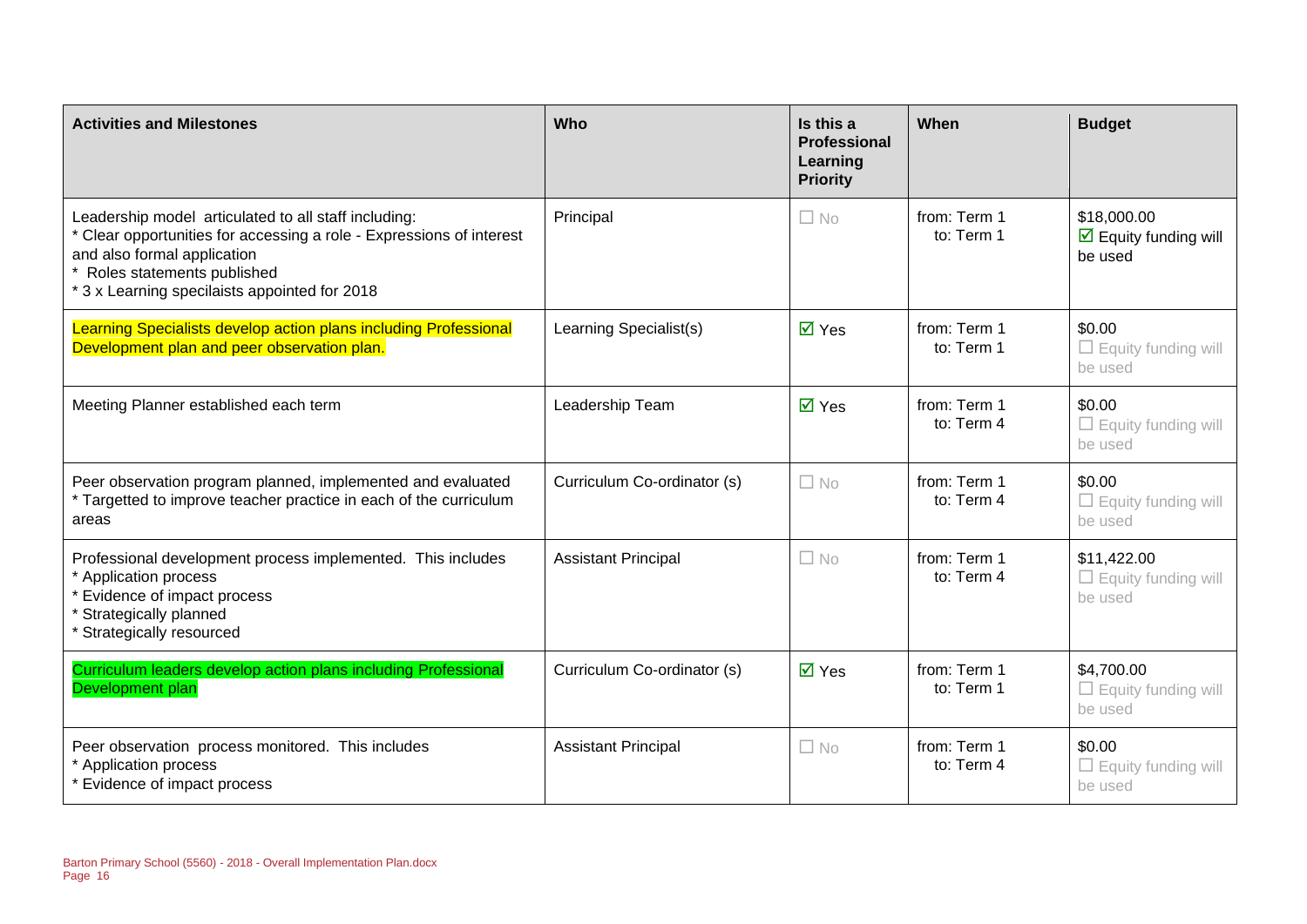| Strategically planned<br>Strategically<br><sup>r</sup> resourced |  |  |
|------------------------------------------------------------------|--|--|
|                                                                  |  |  |

### **Professional Learning and Development Plan - 2018**

Barton Primary School (5560)

| <b>Professional Learning</b><br><b>Priority</b>                                                          | <b>Who</b>                        | When                       | <b>Key Professional Learning</b><br><b>Strategies</b>                                                          | <b>Organisational Structure</b>                                                                                       | <b>Expertise Accessed</b>                                                                                            | Where                           |
|----------------------------------------------------------------------------------------------------------|-----------------------------------|----------------------------|----------------------------------------------------------------------------------------------------------------|-----------------------------------------------------------------------------------------------------------------------|----------------------------------------------------------------------------------------------------------------------|---------------------------------|
| English: Develop a continuum<br>for Speaking & Listening for<br>teachers to use within<br>learning hubs. | Curriculum<br>Co-ordinator<br>(s) | from: Term 2<br>to: Term 2 | $\triangleright$ Planning<br>$\triangledown$ Preparation<br>$\triangleright$ Curriculum development            | $\triangleright$ Professional Practice<br>Day<br>$\triangleright$ Timetabled Planning<br>Day                          | $\triangleright$ Teaching partners<br>$\triangleright$ Learning Specialist                                           | $\overline{\mathsf{M}}$ On-site |
| English: Professional<br>Development to be identified<br>and provided to staff                           | Curriculum<br>Co-ordinator<br>(s) | from: Term 1<br>to: Term 4 | $\boxtimes$ Planning<br>$\triangledown$ Preparation<br>$\boxtimes$ Curriculum development                      | ☑ Whole School Student<br>Free Day<br>$\triangledown$ Professional Practice<br>Day<br>$\triangledown$ PLC/PLT Meeting | $\triangleright$ Teaching partners<br>$\overline{\mathbf{z}}$ Internal staff<br>$\triangleright$ Learning Specialist | $\overline{\mathsf{M}}$ On-site |
| Provide a PD on Booker's<br>approach to teaching Maths                                                   | Curriculum<br>Co-ordinator<br>(s) | from: Term 2<br>to: Term 2 | $\boxtimes$ Planning<br>$\boxdot$ Curriculum development                                                       | ☑ Whole School Student<br>Free Day                                                                                    | $\overline{\mathbf{y}}$ External consultants<br>george Booker                                                        | $\overline{\mathsf{M}}$ On-site |
| PD on use of Online<br>programs                                                                          | Curriculum<br>Co-ordinator<br>(s) | from: Term 1<br>to: Term 1 | $\boxtimes$ Planning<br>$\triangleright$ Curriculum development<br>$\overline{\mathbf{M}}$ Formalised PLC/PLTs | ☑ Formal School Meeting /<br><b>Internal Professional</b><br>Learning Sessions<br>$\triangledown$ PLC/PLT Meeting     | $\triangleright$ Learning Specialist                                                                                 | $\overline{\mathsf{M}}$ On-site |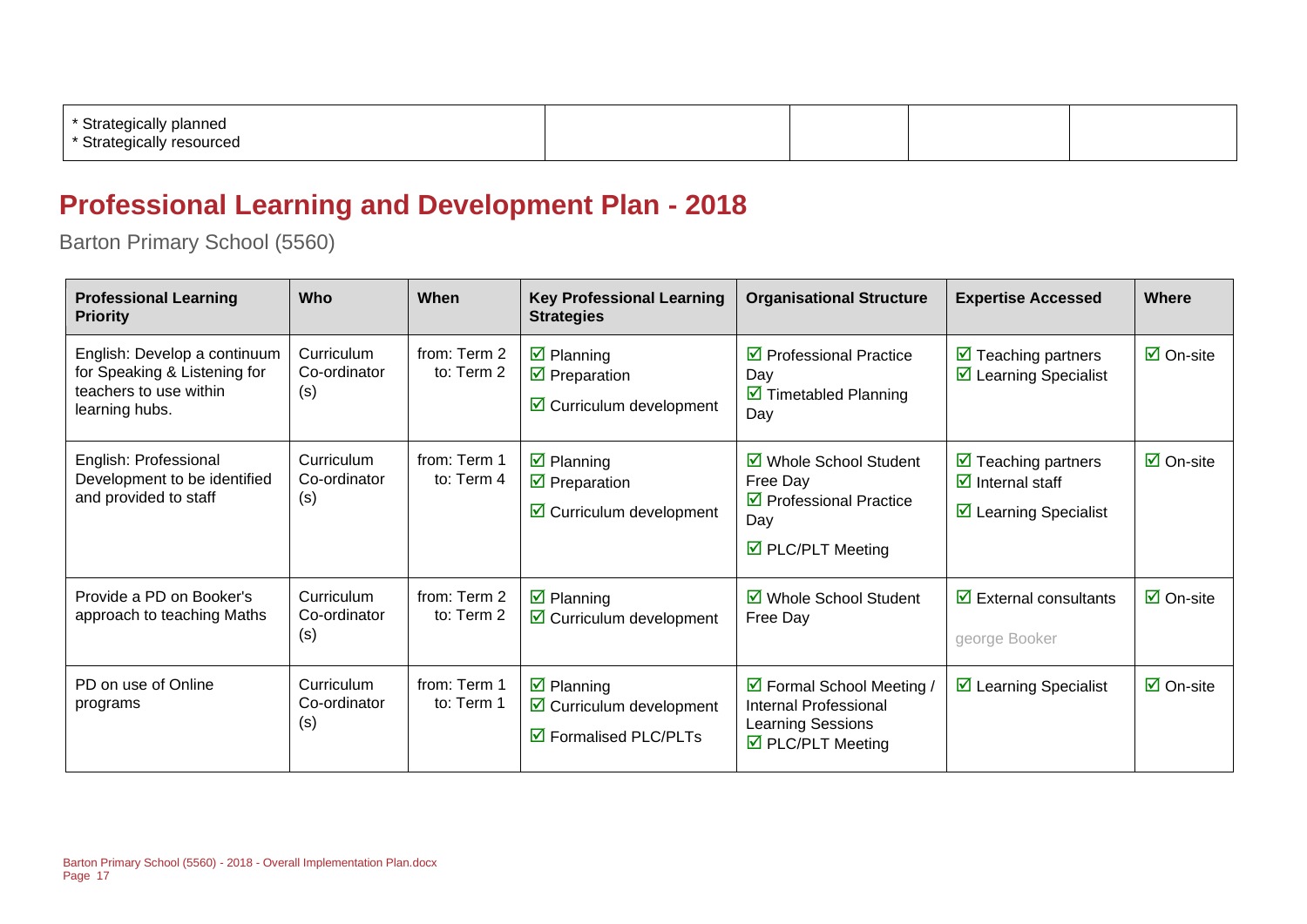| <b>Kidsmatter and General</b><br>Capabilities professional<br>development provided to<br>staff.                                        | Curriculum<br>Co-ordinator<br>(s) | from: Term 1<br>to: Term 4 | $\overline{\mathbf{z}}$ Planning<br>$\overline{\mathbf{y}}$ Preparation<br>$\triangleright$ Curriculum development                                             | ☑ Whole School Student<br>Free Day<br>$\triangledown$ Professional Practice<br>Day<br>☑ Formal School Meeting /<br>Internal Professional<br><b>Learning Sessions</b> | $\overline{\mathbf{d}}$ Internal staff                                                                 | $\overline{\mathsf{M}}$ On-site |
|----------------------------------------------------------------------------------------------------------------------------------------|-----------------------------------|----------------------------|----------------------------------------------------------------------------------------------------------------------------------------------------------------|----------------------------------------------------------------------------------------------------------------------------------------------------------------------|--------------------------------------------------------------------------------------------------------|---------------------------------|
| PD on the use of the VCAA<br>Ongoing reporting tool via<br>Sentral                                                                     | Curriculum<br>Co-ordinator<br>(s) | from: Term 1<br>to: Term 1 | $\overline{\mathbf{z}}$ Planning<br>$\triangleright$ Design of formative<br>assessments<br>$\overline{\mathbf{y}}$ Moderated assessment<br>of student learning | ☑ Whole School Student<br>Free Day<br>$\triangledown$ Professional Practice<br>Day<br>☑ Formal School Meeting /<br><b>Internal Professional</b><br>Learning Sessions | $\overline{\mathbf{M}}$ VCAA Curriculum<br>Specialist<br>$\triangleright$ Learning Specialist          | $\overline{\Box}$ On-site       |
| <b>Learning Specialists develop</b><br>action plans including<br><b>Professional Development</b><br>plan and peer observation<br>plan. | Learning<br>Specialist(s)         | from: Term 1<br>to: Term 1 | $\overline{\mathbf{z}}$ Planning<br>$\overline{\mathbf{y}}$ Preparation<br>$\triangledown$ Peer observation<br>including feedback and<br>reflection            | $\triangledown$ Professional Practice<br>Day<br>☑ Formal School Meeting /<br><b>Internal Professional</b><br>Learning Sessions<br>$\triangledown$ PLC/PLT Meeting    | $\triangleright$ Primary Mathematics<br>and Science specialists<br>$\triangleright$ Literacy expertise | $\overline{\mathsf{M}}$ On-site |
| Meeting Planner established<br>each term                                                                                               | Leadership<br>Team                | from: Term 1<br>to: Term 4 | $\boxtimes$ Planning<br>$\triangledown$ Preparation                                                                                                            | ☑ Formal School Meeting /<br><b>Internal Professional</b><br>Learning Sessions<br>$\triangledown$ PLC/PLT Meeting                                                    | $\triangledown$ Teaching partners<br>☑ Learning Specialist                                             | $\overline{\mathsf{M}}$ On-site |
| <b>Curriculum leaders develop</b><br>action plans including<br><b>Professional Development</b><br>plan                                 | Curriculum<br>Co-ordinator<br>(s) | from: Term 1<br>to: Term 1 | $\boxtimes$ Planning<br>$\overline{\mathbf{y}}$ Preparation                                                                                                    | ☑ Professional Practice<br>Day                                                                                                                                       | $\triangleright$ Teaching partners                                                                     | $\overline{\mathsf{M}}$ On-site |